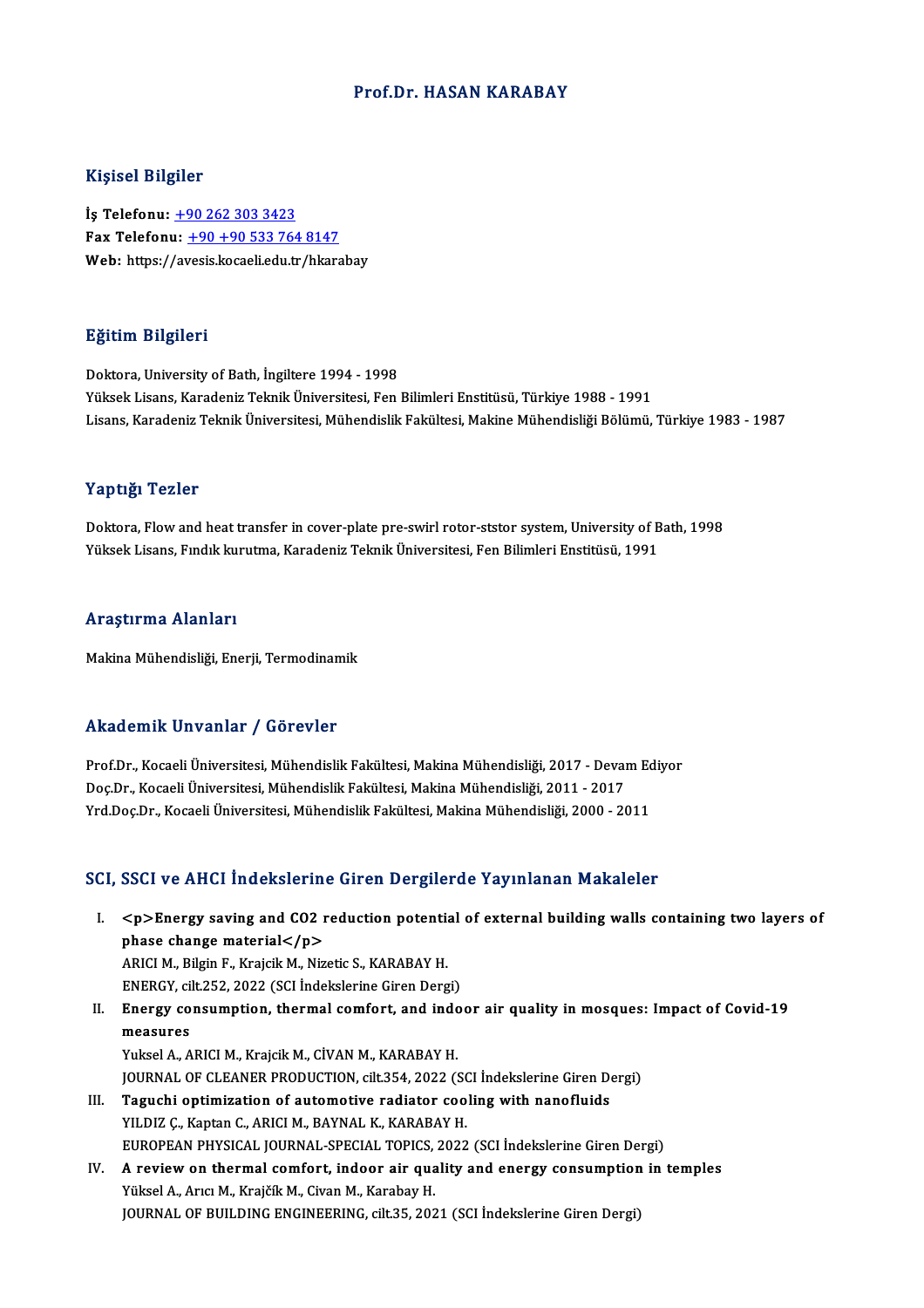V. EXCHANGE CHARACTERISTICS OF AN ANTHROPOGENICALLYMODIFIED LAGOON: AN EULERIAN-EXCHANGE CHARACTERISTICS OF AN ANTHROPOGENICALLY MODIFIED LAGOON: AN EULERI<br>LAGRANGIAN MODELING CASE STUDY WITH AN EMPHASIS ON THE NUMBER OF PARTICLES<br>Tangel Büyükçeleki B. KARARAY H. Bilgili A EXCHANGE CHARACTERISTICS OF AN A<br>LAGRANGIAN MODELING CASE STUDY V<br>Tansel Büyükçelebi B., KARABAY H., Bilgili A.<br>JOUPNAL OF ENVUDONMENTAL ENCINEEPIN JOURNAL OF ENVIRONMENTAL ENGINEERING AND LANDSCAPE MANAGEMENT, cilt.29, sa.3, ss.251-262, 2021<br>(SCI İndekslerine Giren Dergi) Tansel Büyükçelebi B., KARABAY H., Bilgili A. JOURNAL OF ENVIRONMENTAL ENGINEERING AND LANDSCAPE MANAGEMENT, cilt.29, sa.3, ss.251-262, 2021<br>(SCI Indekslerine Giren Dergi)<br>VI. Is the thermal transmittance of air-filled inclined multi-glazing windows similar to that of SCI in<br>Is the<br>ones?<br>Argy M Is the thermal transmittance of air-fille<br>ones?<br>Arıcı M., Tükel M., Yıldız Ç., Li D., Karabay H.<br>ENEPCY AND PULLDINCS silt 229, 2020 (SC ones?<br>Arıcı M., Tükel M., Yıldız Ç., Li D., Karabay H.<br>ENERGY AND BUILDINGS, cilt.229, 2020 (SCI İndekslerine Giren Dergi) Arıcı M., Tükel M., Yıldız Ç., Li D., Karabay H.<br>ENERGY AND BUILDINGS, cilt.229, 2020 (SCI İndekslerine Giren Dergi)<br>VII. Thermal performance based optimization of an office wall containing PCM under intermittent<br>cooli ENERGY AND BUILD<br>Thermal performa<br>cooling operation<br>Tungbilek E ABICLM Thermal performance based optimization of an of<br>cooling operation<br>Tuncbilek E., ARICI M., Krajcik M., Nizetic S., KARABAY H.<br>Applied Thermal Engineering cilt 179, 2020 (SCL Expans cooling operation<br>Tuncbilek E., ARICI M., Krajcik M., Nizetic S., KARABAY H.<br>Applied Thermal Engineering, cilt.179, 2020 (SCI Expanded İndekslerine Giren Dergi) Tuncbilek E., ARICI M., Krajcik M., Nizetic S., KARABAY H.<br>Applied Thermal Engineering, cilt.179, 2020 (SCI Expanded Indekslerine Giren Dergi)<br>VIII. PCM integrated to external building walls: An optimization study on maxim Appli<br>PCM<br>heat heat<br>Arıcı M., Bilgin F., Nizetic S., Karabay H. heat<br>Arıcı M., Bilgin F., Nizetic S., Karabay H.<br>APPLIED THERMAL ENGINEERING, cilt.165, 2020 (SCI İndekslerine Giren Dergi)<br>Natural convection of nanofluid in a U shaned englasure emnhasising e IX. Natural convection of nanofluid in a U-shaped enclosure emphasizing on the effect of cold rib **APPLIED THE<br>Natural con<br>dimensions** Yıldız Ç., Arıcı M., Karabay H., Bennacer R. di<mark>mensions</mark><br>Yıldız Ç., Arıcı M., Karabay H., Bennacer R.<br>Journal of Thermal Analysis and Calorimetry, 2020 (SCI İndekslerine Giren Dergi)<br>Experimental investigation of thermal comfort and CO(?) sensentration i Yıldız Ç., Arıcı M., Karabay H., Bennacer R.<br>Journal of Thermal Analysis and Calorimetry, 2020 (SCI İndekslerine Giren Dergi)<br>X. Experimental investigation of thermal comfort and CO(2)concentration in mosques: A case study Journal of Thermal Analysis and Calorimetry, 20.<br>Experimental investigation of thermal com<br>warm temperate climate of Yalova, Turkey<br>Yuksel A. Arisi M. Kraisik M. Karabay H. Experimental investigation of therm<br>warm temperate climate of Yalova, 1<br>Yuksel A., Arıcı M., Krajcik M., Karabay H.<br>SUSTAINARLE CITIES AND SOCIETY cilt i warm temperate climate of Yalova, Turkey<br>Yuksel A., Arıcı M., Krajcik M., Karabay H.<br>SUSTAINABLE CITIES AND SOCIETY, cilt.52, 2020 (SCI İndekslerine Giren Dergi)<br>Comparison of a theoratisel and evnerimental thermal sondust Yuksel A., Arıcı M., Krajcik M., Karabay H.<br>SUSTAINABLE CITIES AND SOCIETY, cilt.52, 2020 (SCI İndekslerine Giren Dergi)<br>XI. Comparison of a theoretical and experimental thermal conductivity model on the heat transfer<br>Perf SUSTAINABLE CITIES AND SOCIETY, cilt.52, 2020 (SCI İndek<br>Comparison of a theoretical and experimental therm<br>performance of Al2O3-SiO2/water hybrid-nanofluid<br>Vidir C. Aris M. Karabay H Comparison of a theoreti<br>performance of Al2O3-Si<br>Yıldız Ç., Arıcı M., Karabay H.<br>INTERNATIONAL JOURNAL ( performance of Al2O3-SiO2/water hybrid-nanofluid<br>Yıldız Ç., Arıcı M., Karabay H.<br>INTERNATIONAL JOURNAL OF HEAT AND MASS TRANSFER, cilt.140, ss.598-605, 2019 (SCI İndekslerine Giren<br>Dergi) Yıldız Ç<br>INTERI<br>Dergi)<br>Effect INTERNATIONAL JOURNAL OF HEAT AND MASS TRANSFER, cilt.140, ss.598-605, 2019 (SCI ind<br>Dergi)<br>XII. Effect of inclination angle on natural convection of nanofluids in a U-shaped cavity<br>Viduz C. Arist M. Karabay H Dergi)<br>XII. Effect of inclination angle on natural convection of nanofluids in a U-shaped cavity<br>Yıldız Ç., Arıcı M., Karabay H. Effect of inclination angle on natural convection of nanofluids in a U-shaped cavity<br>Yıldız Ç., Arıcı M., Karabay H.<br>International Journal of Environmental Science and Technology, cilt.16, sa.9, ss.5289-5294, 2019 (SCI İnd Yıldız Ç., Arıcı<br>International<br>Giren Dergi)<br>Analygia of International Journal of Environmental Science and Technology, cilt.16, sa.9, ss.5289-5294, 2019 (SCI İndek<br>Giren Dergi)<br>XIII. Analysis of fluid flow and heat transfer characteristics in multiple glazing roofs with a speci Giren Dergi)<br>Analysis of fluid flow and heat transfer<br>emphasis on the thermal performance<br>TÜKEL M. MUMCUOCLUK, APICLM, KARAE Analysis of fluid flow and heat transfer chare<br>
emphasis on the thermal performance<br>
TÜKEL M., MUMCUOGLU K., ARICI M., KARABAY H.<br>
APPLIED THEPMAL ENCINEEPING sit 149 ss 694 emphasis on the thermal performance<br>TÜKEL M., MUMCUOGLU K., ARICI M., KARABAY H.<br>APPLIED THERMAL ENGINEERING, cilt.148, ss.694-703, 2019 (SCI İndekslerine Giren Dergi)<br>Investigation on the melting process of phase change m TÜKEL M., MUMCUOGLU K., ARICI M., KARABAY H.<br>APPLIED THERMAL ENGINEERING, cilt.148, ss.694-703, 2019 (SCI Indekslerine Giren Dergi)<br>XIV. Investigation on the melting process of phase change material in a square cavity with APPLIED THERMAL ENGINEERING, cilt.148, ss.6<br>Investigation on the melting process of ph<br>attached at the center of the heated wall?<br>Aris M. Tutungu E. Karabay H. Campo A. Arıcı M., Tutuncu E., Karabay H., Campo A. attached at the center of the heated wall?<br>Arici M., Tutuncu E., Karabay H., Campo A.<br>EPJ Applied Physics, cilt.83, 2018 (SCI İndekslerine Giren Dergi)<br>MIXED CONVECTION ELOW OF A1202 WATER NANOELUU Arıcı M., Tutuncu E., Karabay H., Campo A.<br>EPJ Applied Physics, cilt.83, 2018 (SCI İndekslerine Giren Dergi)<br>XV. MIXED CONVECTION FLOW OF Al2O3-WATER NANOFLUID IN A TWO-SIDED LID-DRIVEN CAVITY<br>WITH WAVY WALLS EPJ Applied Physics, cilt<br>MIXED CONVECTION<br>WITH WAVY WALLS<br>KARAPAY H MIXED CON<br>WITH WAV<br>KARABAY H.<br>HEAT TRANS WITH WAVY WALLS<br>KARABAY H.<br>HEAT TRANSFER RESEARCH, cilt.49, sa.2, ss.91-102, 2018 (SCI İndekslerine Giren Dergi)<br>Melting of nanonantiale onbanaad nanaffin way in a nastangular analosune with KARABAY H.<br>HEAT TRANSFER RESEARCH, cilt.49, sa.2, ss.91-102, 2018 (SCI İndekslerine Giren Dergi)<br>XVI. Melting of nanoparticle-enhanced paraffin wax in a rectangular enclosure with partially active walls<br>Arisi M. Tutureu E. HEAT TRANSFER RESEARCH, cilt.49, sa.<br>Melting of nanoparticle-enhanced <sub>]</sub><br>Arici M., Tutuncu E., Kan M., Karabay H.<br>INTERNATIONAL JOURNAL OF HEAT A! Melting of nanoparticle-enhanced paraffin wax in a rectangular enclosure with partially active walls<br>Arici M., Tutuncu E., Kan M., Karabay H.<br>INTERNATIONAL JOURNAL OF HEAT AND MASS TRANSFER, cilt.104, ss.7-17, 2017 (SCI İn Arici M., Tutuncu E., Kan M., Karabay H.<br>INTERNATIONAL JOURNAL OF HEAT AND MASS TRANSFER, cilt.104, ss.7-17, 2017 (SCI İndeksle<br>XVII. Investigation of heat insulation performance of hollow clay bricks filled with perlite<br>A INTERNATIONAL JOURNAL OF HEAT AND MASS TRANSFER, cilt.104, ss.7-17, 2017 (SCI Indekslerine Giren Dergi)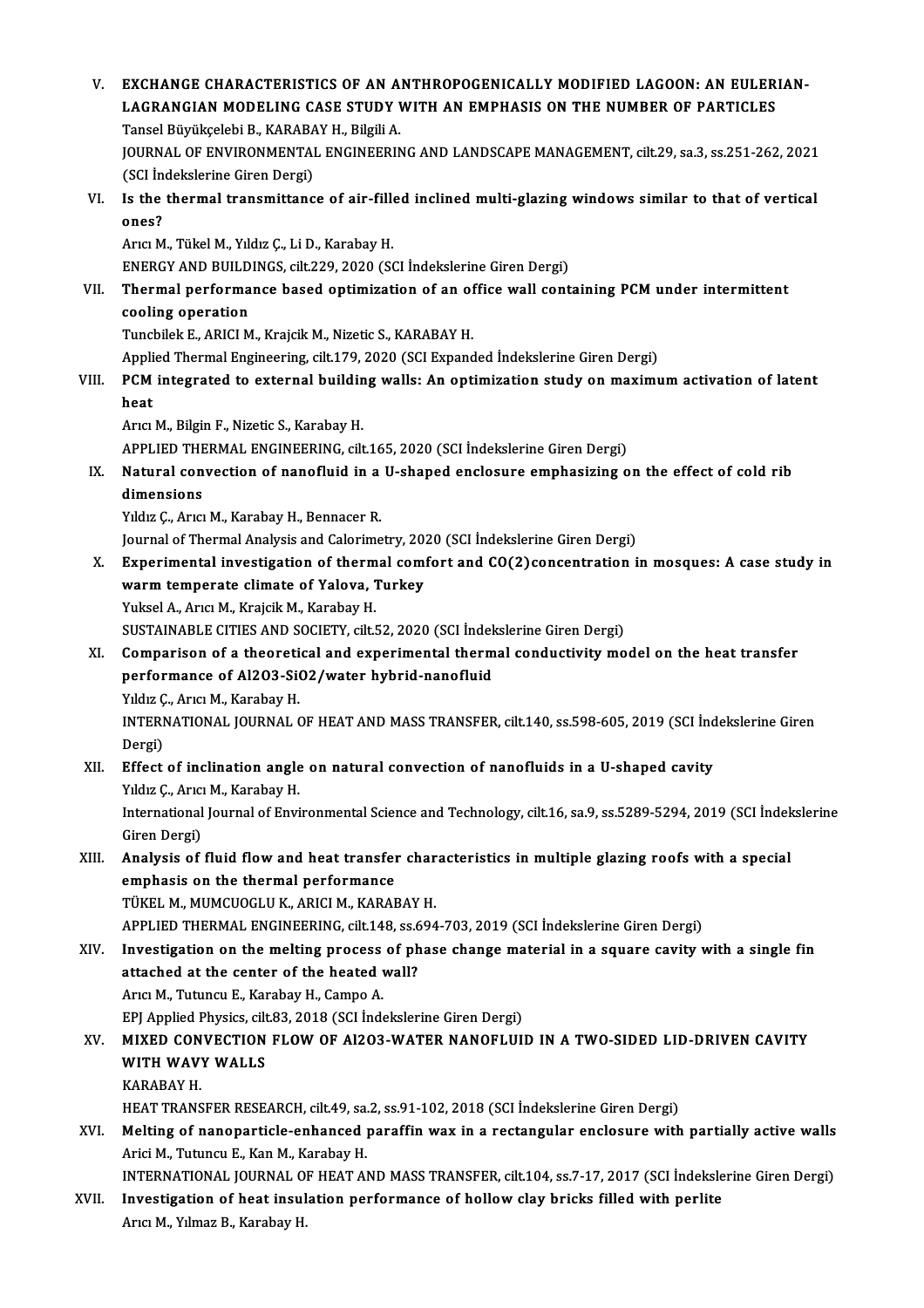Acta Physica Polonica A, cilt.130, ss.266-268, 2016 (SCI İndekslerine Giren Dergi)<br>Thermal analysis of hinelar misroelastranis devises Acta Physica Polonica A, cilt.130, ss.266-268, 2016 (SCI İnde<br>XVIII. Thermal analysis of bipolar microelectronic devices Acta Physica Polonica A, cilt.130, ss.<mark>2</mark><br>Thermal analysis of bipolar mic.<br>AYDEMIR M., ARICI M., KARABAY H.<br>HICH TEMBERATURES HICH PRESSI Thermal analysis of bipolar microelectronic devices<br>AYDEMIR M., ARICI M., KARABAY H.<br>HIGH TEMPERATURES-HIGH PRESSURES, cilt.45, sa.2, ss.155-161, 2016 (SCI İndekslerine Giren Dergi)<br>Flow and best transfor in double, triple AYDEMIR M., ARICI M., KARABAY H.<br>HIGH TEMPERATURES-HIGH PRESSURES, cilt.45, sa.2, ss.155-161, 2016 (SCI Ind<br>XIX. Flow and heat transfer in double, triple and quadruple pane windows<br>ARICI M.. KARABAY H.. KAN M. HIGH TEMPERATURES-HIGH P<br>Flow and heat transfer in d<br>ARICI M., KARABAY H., KAN M.<br>ENEPCY AND PHILDINGS cilt S Flow and heat transfer in double, triple and quadruple pane windows<br>ARICI M., KARABAY H., KAN M.<br>ENERGY AND BUILDINGS, cilt.86, ss.394-402, 2015 (SCI İndekslerine Giren Dergi)<br>Effect of aspect ratio on natural convection i XX. Effect of aspect ratio on natural convection in a cavity with wavy walls<br>Arici M., Kan M., Karabav H. ENERGY AND BUILDINGS, c<br>Effect of aspect ratio on<br>Arıcı M., Kan M., Karabay H.<br>Acta Physica Bolanica A. cilt Effect of aspect ratio on natural convection in a cavity with wavy walls<br>Arıcı M., Kan M., Karabay H.<br>Acta Physica Polonica A, cilt.128, ss.197-200, 2015 (SCI İndekslerine Giren Dergi)<br>A numerisal investisation of fluid fl Arıcı M., Kan M., Karabay H.<br>Acta Physica Polonica A, cilt.128, ss.197-200, 2015 (SCI İndekslerine Giren Dergi)<br>XXI. A numerical investigation of fluid flow and heat transfer inside a room for floor heating and wall<br>he Acta Physica Polon<br><mark>A numerical inve</mark><br>heating systems<br>KARARAY H. ARIC **A numerical investigation of fl<br>heating systems<br>KARABAY H., ARICI M., SANDIK M.<br>ENEPCY AND PUU DINCS silt 67 s** heating systems<br>KARABAY H., ARICI M., SANDIK M.<br>ENERGY AND BUILDINGS, cilt.67, ss.471-478, 2013 (SCI İndekslerine Giren Dergi)<br>Multiple nane window annligations in verieve elimetis negions of Turkey. KARABAY H., ARICI M., SANDIK M.<br>ENERGY AND BUILDINGS, cilt.67, ss.471-478, 2013 (SCI İndekslerine Giren Dergi)<br>XXII. Multiple pane window applications in various climatic regions of Turkey<br>KARARAY H. ARICI M. ENERGY AND BUILDIN<br>Multiple pane windo<br>KARABAY H., ARICI M.<br>ENERCY AND BUILDIN Multiple pane window applications in various climatic regions of Turk<br>KARABAY H., ARICI M.<br>ENERGY AND BUILDINGS, cilt.45, ss.67-71, 2012 (SCI İndekslerine Giren Dergi)<br>Eunenimental investisation of inclined liquid water is KARABAY H., ARICI M.<br>ENERGY AND BUILDINGS, cilt.45, ss.67-71, 2012 (SCI İndekslerine Giren Dergi)<br>XXIII. Experimental investigation of inclined liquid water jet flow onto vertically located superhydrophobic<br>aurfaces ENERGY<br>Experime<br>surfaces<br>Eiber A. E Experimental investigation of inclined liquid v<br>surfaces<br>Kibar A., Karabay H., Yiğit K. S. , Ucar I. O. , Erbil H. Y.<br>EXPERIMENTS IN ELUIDS, silt 40, se 5, se 1125, 1145 surfaces<br>Kibar A., Karabay H., Yiğit K. S. , Ucar I. O. , Erbil H. Y.<br>EXPERIMENTS IN FLUIDS, cilt.49, sa.5, ss.1135-1145, 2010 (SCI İndekslerine Giren Dergi)<br>Determination of ontimum thickness of double glazed windows for Kibar A., Karabay H., Yiğit K. S. , Ucar I. O. , Erbil H. Y.<br>EXPERIMENTS IN FLUIDS, cilt.49, sa.5, ss.1135-1145, 2010 (SCI İndekslerine Giren Dergi)<br>XXIV. Determination of optimum thickness of double-glazed windows for the EXPERIMENTS IN FI<br>Determination of<br>Arici M., Karabay H.<br>ENEPCY AND PHILL Determination of optimum thickness of double-glazed windows for the clim<br>Arici M., Karabay H.<br>ENERGY AND BUILDINGS, cilt.42, ss.1773-1778, 2010 (SCI İndekslerine Giren Dergi)<br>The therme esenemis entimization of het water n Arici M., Karabay H.<br>ENERGY AND BUILDINGS, cilt.42, ss.1773-1778, 2010 (SCI İndekslerine Giren Dergi)<br>XXV. The thermo-economic optimization of hot-water piping systems: A parametric study of the effect of<br>the system so ENERGY AND BUILDINGS, cilt.42, ss.1773-1778, 2010 (SCI Indekslerine Giren Dergi)<br>The thermo-economic optimization of hot-water piping systems: A paramet<br>the system conditions<br>Karabav H. The therm<br>the system<br>Karabay H.<br>STROINISKI the system conditions<br>Karabay H.<br>STROJNISKI VESTNIK-JOURNAL OF MECHANICAL ENGINEERING, cilt.53, sa.9, ss.548-555, 2007 (SCI İndekslerine Karabay H.<br>STROJNISKI V<br>Giren Dergi)<br>Tharma 200 STROJNISKI VESTNIK-JOURNAL OF MECHANICAL ENGINEERING, cilt.53, sa.9, ss.548-555, 20<br>Giren Dergi)<br>XXVI. Thermo-economic optimization of hot water piping systems: A comparison study<br>Orturk <sup>i</sup>. T. Karabay H. Bilgan E. Giren Dergi)<br>**Thermo-economic optimizatic**<br>Ozturk İ. T. , Karabay H., Bilgen E.<br>ENEDCV. silt 21. sa 12. sa 2004.21 Thermo-economic optimization of hot water piping systems: A co<br>Ozturk İ. T. , Karabay H., Bilgen E.<br>ENERGY, cilt.31, sa.12, ss.2094-2107, 2006 (SCI İndekslerine Giren Dergi)<br>Predistions of offect of surinl on flow and best Ozturk İ. T. , Karabay H., Bilgen E.<br>ENERGY, cilt.31, sa.12, ss.2094-2107, 2006 (SCI İndekslerine Giren Dergi)<br>XXVII. Predictions of effect of swirl on flow and heat transfer in a rotating cavity<br>Karabay H., Wilson M., Owe ENERGY, cilt.31, sa.12, ss.2094<br>Predictions of effect of swi<br>Karabay H., Wilson M., Owen J.<br>INTERNATIONAL JOURNAL OF Predictions of effect of swirl on flow and heat transfer in a rotating cavity<br>Karabay H., Wilson M., Owen J.<br>INTERNATIONAL JOURNAL OF HEAT AND FLUID FLOW, cilt.22, sa.2, ss.143-155, 2001 (SCI İndekslerine Giren<br>Persi) Karaba<br>INTERI<br>Dergi)<br>Perfer Dergi)<br>XXVIII. Performance of pre-swirl rotating-disc systems Dergi)<br>Performance of pre-swirl rotating-di:<br>Karabay H., Pilbrow R., Wilson M., Owen J.<br>JOUPNAL OF ENCINEERING FOR GAS TUR JOURNAL OF ENGINEERING FOR GAS TURBINES AND POWER-TRANSACTIONS OF THE ASME, cilt.122, sa.3, ss.442-450, 2000 (SCI Indekslerine Giren Dergi) Karabay H., Pilbrow R., Wilson M., Owen J.<br>JOURNAL OF ENGINEERING FOR GAS TUR<br>450, 2000 (SCI İndekslerine Giren Dergi)<br>Heat transfor in a "sover plate" presi JOURNAL OF ENGINEERING FOR GAS TURBINES AND POWER-TRANSA<br>450, 2000 (SCI Indekslerine Giren Dergi)<br>XXIX. Heat transfer in a "cover-plate" preswirl rotating-disk system<br>Bilbrow B. Karabay H. Wilson M. Quon J. 450, 2000 (SCI İndekslerine Giren Dergi)<br>Heat transfer in a "cover-plate" pres<br>Pilbrow R., Karabay H., Wilson M., Owen J.<br>JOUPNAL OF TUPPOMACHINERY TRANSA JOURNAL OF TURBOMACHINERY-TRANSACTIONS OF THE ASME, cilt.121, sa.2, ss.249-256, 1999 (SCI İndekslerine<br>Giren Dergi) Pilbrow R., Karabay H., Wilson M., Owen J. JOURNAL OF TURBOMACHINERY-TRANSACTIONS OF THE ASME, cilt.121, sa.2, ss.<br>Giren Dergi)<br>XXX. Flow in a "cover-plate" preswirl rotor-stator system - Authors' closure<br>Karabay H. Chan J. Bilbrow B. Wilson M. Quan J. Giren Dergi)<br>Flow in a "cover-plate" preswirl rotor-stato<br>Karabay H., Chen J., Pilbrow R., Wilson M., Owen J.<br>JOUPNAL OF TUPPOMACHINERY TRANSACTIONS Flow in a "cover-plate" preswirl rotor-stator system - Authors' closure<br>Karabay H., Chen J., Pilbrow R., Wilson M., Owen J.<br>JOURNAL OF TURBOMACHINERY-TRANSACTIONS OF THE ASME, cilt.121, sa.1, ss.166, 1999 (SCI İndekslerine Karaba<br>JOURN<br>Dergi)<br>Elow i JOURNAL OF TURBOMACHINERY-TRANSACTIONS OF THE AS<br>Dergi)<br>XXXI. Flow in a "cover-plate" preswirl rotor-stator system<br>Karabay H. Chan L. Bilbrow B. Wilson M. Quan L. Dergi)<br>Flow in a "cover-plate" preswirl rotor-stator system<br>Karabay H., Chen J., Pilbrow R., Wilson M., Owen J. JOURNAL OF TURBOMACHINERY-TRANSACTIONS OF THE ASME, cilt.121, sa.1, ss.160-166, 1999 (SCI İndekslerine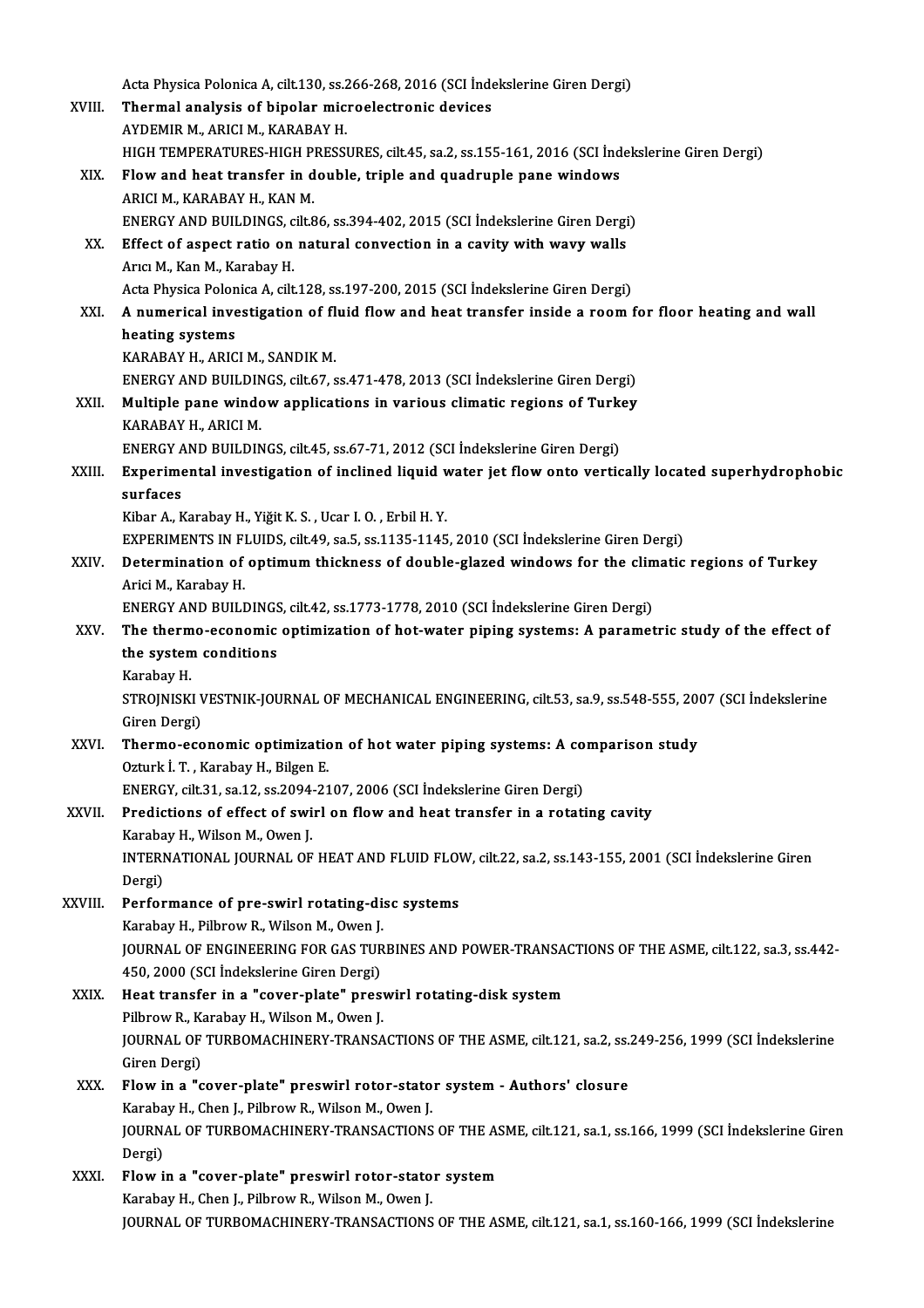### Diğer Dergilerde Yayınlanan Makaleler

Iger Dergilerde Yayınlanan Makaleler<br>I. Comparison of thermal response times of historical and modern building wall materials<br>Wikeel A. ABICLM, KARARAY H Yüksel A., ARICI M., KARABAY H.<br>Vüksel A., ARICI M., KARABAY H.<br>Journal of Thormal Engineering Comparison of thermal response times of historical and modern building wall mater<br>Yüksel A., ARICI M., KARABAY H.<br>Journal of Thermal Engineering, cilt.7, sa.6, ss.1506-1518, 2021 (ESCI İndekslerine Giren Dergi)<br>Mixed conve

Yüksel A., ARICI M., KARABAY H.<br>Journal of Thermal Engineering, cilt.7, sa.6, ss.1506-1518, 2021 (ESCI İndekslerine Giren Dergi)<br>II. Mixed convection heat transfer of nanofluids in a trapezoidal cavity having an adiaba Journal of Thermal Engineering, cilt.7, sa.6, ss.1506-1518, 2021 (ESCI İndekslerine Giren Dergi)<br>Mixed convection heat transfer of nanofluids in a trapezoidal cavity having an adiab<br>at its center<br>Arici M., Kaptan C., Karab Mixed convection heat tran<br>at its center<br>Arıcı M., Kaptan Ç., Karabay H.<br>Bessarsh en Engineering Strue

at its center<br>Arıcı M., Kaptan Ç., Karabay H.<br>Research on Engineering Structures and Materials, cilt.28, sa.5, ss.359-366, 2017 (Diğer Kurumların Hakemli Arıcı M., K.<br>Research o<br>Dergileri)

# bergueri)<br>Hakemli Kongre / Sempozyum Bildiri Kitaplarında Yer Alan Yayınlar

- akemli Kongre / Sempozyum Bildiri Kitaplarında Yer Alan Yayınl<br>I. Tarihi ve Modern Binalarda Duvar Yapılarının Isıl Performansa Etkileri<br>VÜKSEL A ARICI M. KARARAY H YAHI KOH<sub>B</sub>EC 7 SOMPOZJAM<br>Tarihi ve Modern Binalarda D<br>YÜKSEL A., ARICI M., KARABAY H.<br>22 ISL PİLİMİ VE TEKNİĞİ KONCP Tarihi ve Modern Binalarda Duvar Yapılarının Isıl Performansa Et<br>YÜKSEL A., ARICI M., KARABAY H.<br>22. ISI BİLİMİ VE TEKNİĞİ KONGRESİ, Kocaeli, Türkiye, 11 - 14 Eylül 2019<br>Constructal Theory and Its Bosont Annlisations 22. ISI BİLİMİ VE TEKNİĞİ KONGRESİ, Kocaeli, Türkiye, 11 - 14 Eylül 2019
- YÜKSEL A., ARICI M., KARABAY H.<br>22. ISI BİLİMİ VE TEKNİĞİ KONGRESİ, Kocaeli, Türkiye<br>II. Constructal Theory and Its Recent Applications<br>CETKİN E., KARABAY H. Constructal Theory and Its Recent Applications<br>ÇETKİN E., KARABAY H.<br>22nd Congress on Thermal Science and Technology (CTST 2019), Kocaeli, Türkiye, 11 - 13 Eylül 2019<br>Investigation of Effect of Window to Wall Batie en the CETKIN E., KARABAY H.<br>22nd Congress on Thermal Science and Technology (CTST 2019), Kocaeli, Türkiye, 11 - 13 Eylül 2019<br>III. Investigation of Effect of Window-to-Wall Ratio on the Indoor Air Temperature by Lumped<br>Conseitan

# III. Investigation of Effect of Window-to-Wall Ratio on the Indoor Air Temperature by Lumped<br>Capacitance Approach<br>Yuksel A., ARICI M., KARABAY H.

# **22nd Congress on Therm:<br>Investigation of Effect<br>Capacitance Approach**<br>Vulgel A. APICLM, KAPAI

Capacitance Approach<br>Yuksel A., ARICI M., KARABAY H.<br>4th International Conference on Smart and Sustainable Technologies (SpliTech), Hırvatistan, 18 - 21 Haziran 2019, Yuksel A., Al<br>4th Internat<br>ss.414-419<br>A discussi IV. A discussion on estimating overall heat transfer coefficient for composite walls<br>IV. A discussion on estimating overall heat transfer coefficient for composite walls<br>IV. A discussion on estimating overall heat transfer

- ss.414-419<br>A discussion on estimating overall<br>KANDIRA U.E., ARICI M., KARABAY H.<br>Eth International Conference on Comn A discussion on estimating overall heat transfer coefficient for composite walls<br>KANDIRA U. E. , ARICI M., KARABAY H.<br>5th International Conference on Computational and Experimental Science and Engineering, 12-16 October 20 KANDIRA U. E. , ARICI M., KARABAY<br>5th International Conference on Co<br>Antalya, Turkey, 12 - 16 Ekim 2018<br>Numerisel Investigation of natu 5th International Conference on Computational and Experimental Science and Engineering, 12-16 Oct<br>Antalya, Turkey, 12 - 16 Ekim 2018<br>V. Numerical Investigation of natural convection in a U-shaped cavity filled with nanoflu
- Antalya, Turkey, 12 16 Ekim 2018<br>V. Numerical Investigation of natural convection in a U-shaped cavity filled with nanofluids<br>YILDIZ Ç., ARICI M., KARABAY H. Numerical Investigation of natural convection in a U-shaped cavity filled with nanofluids<br>YILDIZ Ç., ARICI M., KARABAY H.<br>5th International Conference on Computational and Experimental Science and Engineering, 12-16 Octobe YILDIZ Ç., ARICI M., KARABAY H.<br>5th International Conference on Co<br>Antalya, Turkey, 12 - 16 Ekim 2018<br>Effect of inclination angle on na
- 5th International Conference on Computational and Experimental Science and Engineering, 12-<br>Antalya, Turkey, 12 16 Ekim 2018<br>VI. Effect of inclination angle on natural convection of nanofluids in a U-shaped cavity<br>VII DI Antalya, Turkey, 12 - 16 Ekim 20<br>Effect of inclination angle on<br>YILDIZ Ç., ARICI M., KARABAY H.<br>Eth International Conference on Effect of inclination angle on natural convection of nanofluids in a U-shaped cavity<br>YILDIZ Ç., ARICI M., KARABAY H.<br>5th International Conference on Computational and Experimental Science and Engineering, 12-16 October 201 YILDIZ Ç., ARICI M., KARABAY H.<br>5th International Conference on Co<br>Antalya, Turkey, 12 - 16 Ekim 2018<br>SÜRERISI ANMAZ VÜZEV ÜZERLI Antalya, Turkey, 12 - 16 Ekim 2018

## VII. SÜPERISLANMAZ YÜZEY ÜZERİNE GÖNDERİLEN DAMLANIN ZIPLAMA DAVRANIŞI<br>Vonal M., Kibar A., Karabay H. SÜPERISLANMAZ YÜZEY ÜZERİNE GÖNDERİLEN DAMLANIN ZIPLAMA DAVRANIŞI<br>Vonal M., Kibar A., Karabay H.<br>4. Uluslararası Katılımlı Anadolu Enerji Sempozyumu (AES 2018), Edirne, Türkiye, 18 - 20 Nisan 2018, ss.2082-<br>2080 Vonal<br>4. Ulus<br>2089<br>CED 4. Uluslararası Katılımlı Anadolu Enerji Sempozyumu (AES 2018), Edirne, Türkiye, 18 - 20 Nisan 2018, ss.2082-<br>2089<br>VIII. CFD Analysis of Melting Process in an Enclosure: Effect of Fin and Nanoparticle on the Melting Rate<br>A

2089<br>CFD Analysis of Melting Proce<br>ARICI M., Tütüncü E., KARABAY H.<br><sup>2nd Intonnational Conference on S</sup> CFD Analysis of Melting Process in an Enclosure: Effect of Fin and Nanoparticle on the Melting R<br>ARICI M., Tütüncü E., KARABAY H.<br>3rd International Conference on Smart and Sustainable Technologies, 26-29 June 2018, Split,

ARICI M., Tütüncü E., KARABAY H.<br>3rd International Conference on Smart and Sustainable Technologies, 26-29 June 2018, Split, Croatia, 26 - 29<br>Haziran 2018 3rd International Conference on Smart and Sustainable Technologies, 26-29 June 2018, Split, Croatia, 26 - 29<br>Haziran 2018<br>IX. Numerical Investigation of the Integration of Phase Change Material on Solar Domestic Hot Water<br>

Haziran 2<br><mark>Numerio</mark><br>System<br>sisMAN 9 Numerical Investigation of the Integratio:<br>System<br>ŞİŞMAN S., ARICI M., SEÇİLMİŞ M., KARABAY H.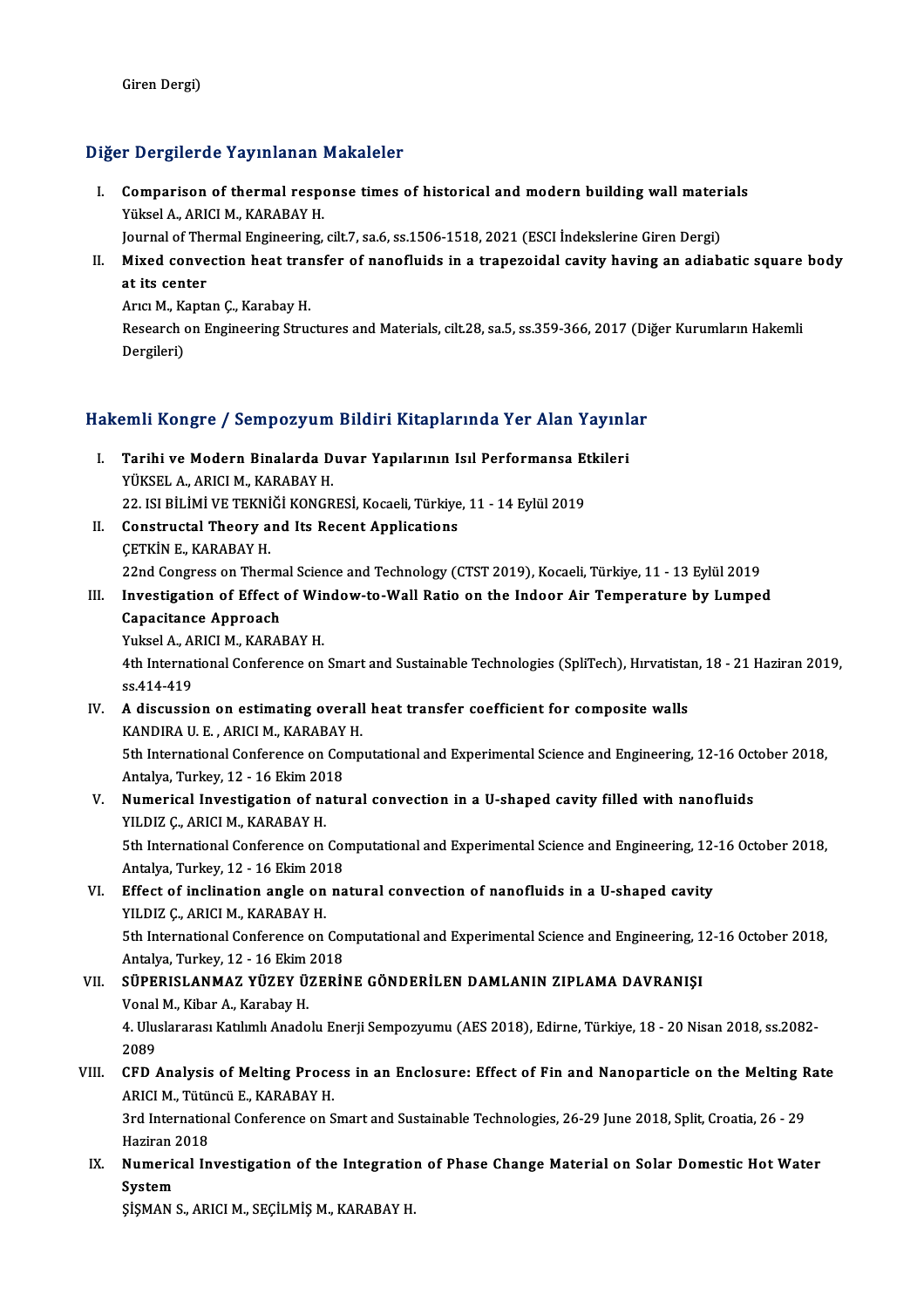8th International 100 Renewable Energy Conference, 7-9 May 2018, Istanbul, Turkey, 07 Mayıs 2018 - 09 Mayıs<br>2019 8th In<br>2019<br>Predi 8th International 100 Renewable Energy Conference, 7-9 May 2018, Istanbul, Turkey, 07 Mayıs 2018<br>2019<br>X. Prediction of Optimum Cooling Performance Improvement for Car Radiator Applications<br> $V_{ADPAN}$ C. APICLM, BAYNAL V. VARA

2019<br>Prediction of Optimum Cooling Performa<br>KAPTAN Ç., ARICI M., BAYNAL K., KARABAY H.<br>International Conference on Progresses in Aut X. Prediction of Optimum Cooling Performance Improvement for Car Radiator Applications<br>KAPTAN Ç., ARICI M., BAYNAL K., KARABAY H.<br>International Conference on Progresses in Automotive Technologies, 10-12 May 2018, Istanbul, KAPTAN Ç., *I*<br>Internationa<br>Mayıs 2018<br>Determinat International Conference on Progresses in Automotive Technologies, 10-12 May 2018, Istanbul, Turkey, 10 - 12<br>Mayıs 2018<br>XI. Determination of Economically Advantageous Locations for Optimum Insulation Thickness in Turkey<br>Co Mayıs 2018<br>Determination of Economically Advantageous Loc<br>Considering Heating and Cooling Loads Together<br>TÜKEL M. ARICLM, KARARAY H Determination of Economical<br>Considering Heating and Cool<br>TÜKEL M., ARICI M., KARABAY H.<br>4th Anatolian Energy Symnosium Considering Heating and Cooling Loads Together<br>TÜKEL M., ARICI M., KARABAY H.<br>4th Anatolian Energy Symposium with International Participation, 4th Anatolian Energy Symposium, Edirne,<br>Türkiye 18 - 20 Nisan 2018

TÜKEL M., ARICI M., KARABA<br>4th Anatolian Energy Sympo<br>Türkiye, 18 - 20 Nisan 2018<br>SOĞUK AKISKANLI SÜPER 4th Anatolian Energy Symposium with International Participation, 4th Anatolian Energy Symposi<br>Türkiye, 18 - 20 Nisan 2018<br>XII. SOĞUK AKIŞKANLI SÜPERSONİK EJEKTÖRLERİN PERFORMANSININ İYİLEŞTİRİLMESİ<br>CÜLYÜZ V. SARMAN M.C. KA

Türkiye, 18 - 20 Nisan 2018<br>XII. SOĞUK AKIŞKANLI SÜPERSONİK EJEKTÖRLERİN PERFORMANSININ İYİLEŞTİRİLMESİ<br>GÜLYÜZ V., SARMAN M. C. , KARABAY H. SOĞUK AKIŞKANLI SÜPERSONİK EJEKTÖRLERİN PERFORMANSININ İYİLEŞTİRİLMESİ<br>GÜLYÜZ V., SARMAN M. C. , KARABAY H.<br>4. Uluslararası Katılımlı Anadolu Enerji Sempozyumu, Edirne, Türkiye, 18 - 20 Nisan 2018, cilt.2, ss.819-829<br>PROPL GÜLYÜZ V., SARMAN M. C. , KARABAY H.<br>4. Uluslararası Katılımlı Anadolu Enerji Sempozyumu, Edirne, Türkiye, 18 - 20 Nisan 201<br>XIII. DROPLET IMPACT ON SLIPPERY AND STICKY SUPERHYDROPHOBIC SURFACE<br>Karabay H. Kibar A. Vanal M.

## 4. Uluslararası Katılımlı Anado<br>DROPLET IMPACT ON SLIP<br>Karabay H., Kibar A., Vonal M.<br>International Conference on E XIII. DROPLET IMPACT ON SLIPPERY AND STICKY SUPERHYDROPHOBIC SURFACE<br>Karabay H., Kibar A., Vonal M.<br>International Conference on Engineering Technologies (ICENTE'17), Konya, Türkiye, 7 - 09 Aralık 2017, ss.102 Karabay H., Kibar A., Vonal M.<br>International Conference on Engineering Technologies (ICENTE'17), Konya, Türkiye, 7 - 09 Aralık 2017, ss.102<br>APICI M. TÜTÜNCÜ E. KARARAY H. CAMRO A.

- International Conference on Engineering Tech<br>Investigation on the melting process of P<br>ARICI M., TÜTÜNCÜ E., KARABAY H., CAMPO A.<br>International Conference on Materials Energy. Investigation on the melting process of PCM in a square cavi<br>ARICI M., TÜTÜNCÜ E., KARABAY H., CAMPO A.<br>International Conference on Materials Energy, 6 - 09 Temmuz 2017<br>CED Analysis of Flow and Heat Transfor in an Inslined International Conference on Materials Energy, 6 - 09 Temmuz 2017
- ARICI M., TÜTÜNCÜ E., KARABAY H., CAMPO A.<br>International Conference on Materials Energy, 6 09 Temmuz 2017<br>XV. CFD Analysis of Flow and Heat Transfer in an Inclined Double Glazing Window<br>mumcuoğlu k., ARICI M., KARABAY H. CFD Analysis of Flow and Heat Transfer in an Inclined Double Glazing V<br>mumcuoğlu k., ARICI M., KARABAY H., kan m.<br>ENTECH '16 / IV. International Energy Technologies Conference, 15 Aralık 2016<br>Numerical Investigation on Mix mumcuoğlu k., ARICI M., KARABAY H., kan m.<br>ENTECH '16 / IV. International Energy Technologies Conference, 15 Aralık 2016<br>XVI. Numerical Investigation on Mixed Convection of Nanofluids in a TrapezoidalCavity with Adiaba

## ENTECH '16 / IV. Internati<br>Numerical Investigation<br>Square Block at Center<br>Iratan a ABICLM, KABAB **Numerical Investigation on N<br>Square Block at Center<br>kaptan ç., ARICI M., KARABAY H.<br><sup>9th Intornational Ege Energy Syr**</sup> Square Block at Center<br>kaptan ç., ARICI M., KARABAY H.<br>8th International Ege Energy Syposium, 11 - 13 Mayıs 2016<br>THERMAL REREORMANCE OF A MILLTI HOLED RRICK

## kaptan ç., ARICI M., KARABAY H.<br>8th International Ege Energy Syposium, 11 - 13 Mayıs 2016<br>XVII. THERMAL PERFORMANCE OF A MULTI HOLED BRICKCONSIDERING DIFFERENT HOLE SHAPES AND<br>HOLEARRANCEMENTS 8th International Ege Ener<br>THERMAL PERFORMAN<br>HOLEARRANGEMENTS THERMAL PERFORMANCE OF<br>HOLEARRANGEMENTS<br>Uludaş M. Ç. , Arıcı M., Karabay H.<br><sup>2nd</sup> International Conference on <sup>1</sup>

HOLEARRANGEMENTS<br>Uludaş M. Ç. , Arıcı M., Karabay H.<br>3rd International Conference on Thermophysical andMechanical Properties of Advanced Materials, İzmir, Türkiye, Uludaș M. Ç. , Arıc<br>3rd International<br>1 - 03 Eylül 2016<br>Investisation of 3rd International Conference on Thermophysical andMechanical Properties of Advanced Materials<br>1 - 03 Eylül 2016<br>XVIII. Investigation of Heat Insulation Performance of Hollow Clay Bricks Filled With Perlite<br>ABICI M. Batuban

## 1 - 03 Eylül 2016<br>Investigation of Heat Insulatio<br>ARICI M., Batuhan Y., KARABAY H.<br>2nd International Conference on G Investigation of Heat Insulation Performance of Hollow Clay Bricks Filled With Perlite<br>ARICI M., Batuhan Y., KARABAY H.<br>2nd International Conference on Computational and Experimental Science and Engineering, 14 - 19 Ekim 2

ARICI M., Batuhan Y., KARABAY H.<br>2nd International Conference on Computational and Experimental Science and Engingulary<br>XIX. Investigation of melting of nanoparticle enhanced phase change materials<br>ARICI M., mirac k., KARA 2nd International Conference on Compu<br>Investigation of melting of nanopart<br>ARICI M., mirac k., KARABAY H., Ensar T.<br>ANOTECHNOLOCY and NANOMATERIAL Investigation of melting of nanoparticle enhanced phase chang<br>ARICI M., mirac k., KARABAY H., Ensar T.<br>ANOTECHNOLOGY and NANOMATERIALS NANO, 26 - 29 Ağustos 2015<br>REREORMANCE AND EMISSIONS OF A MICRO TURRINE EUELED

## XX. PERFORMANCE AND EMISSIONS OF A MICRO-TURBINE FUELED WITH JP8-CANOLA BIODIESEL<br>MIXTURES ANOTECHN<mark><br>PERFORMA</mark><br>MIXTURES<br>DÜLCEP 7 PERFORMANCE AND EMISSIONS OF A MICRO-TURBINE FUELED WITH JP8-CANOLA BIODIE:<br>MIXTURES<br>DÜLGER Z., ASLAN S., ARICI M., CATORI C., KARABAY H., POLAT N., AKSIT I. M. , SARAÇ H. İ. , GOKALP B.<br>ASME Turba Evro: Turbina Tachnisal

MIXTURES<br>DÜLGER Z., ASLAN S., ARICI M., CATORI C., KARABAY H., POLAT N., AKSIT I. M. , SARAÇ H. İ. , GOKALP B.<br>ASME Turbo Expo: Turbine Technical Conference and Exposition, Düsseldorf, Almanya, 16 - 20 Haziran 2014<br>İC CİDA DÜLGER Z., ASLAN S., ARICI M., CATORI C., KARABAY H., POLAT N., AKSIT I. M. , SARAÇ H. İ. , GOKALP B.<br>ASME Turbo Expo: Turbine Technical Conference and Exposition, Düsseldorf, Almanya, 16 - 20 Haziran 2014<br>XXI. İÇ CİDARI I

## ASME Turbo Expo: Turbine Technical Conference and Exposition, Düsseldorf, Almanya, 16 - 20 Haziran 2014<br>İÇ CİDARI ISLANMAZ MALZEME İLE KAPLI DAİRESEL BİR BORU İÇİNDEN GEÇEN SUYUN LİMANE<br>BÖLGEDEKİ BASINÇ DÜŞÜMÜNÜN TEORİK ve İÇ CİDARI ISLANMAZ MALZEME İLE KAPLI DAİRE<br>BÖLGEDEKİ BASINÇ DÜŞÜMÜNÜN TEORİK ve DEN<br>Kibar A., Karabay H., Yiğit K. S. , Orkan Uçar İ., Erbil H. Y.<br>W. Ege Enerji Samnazzumu, İsmir Türkiye 22 - 25 Nisar BÖLGEDEKİ BASINÇ DÜŞÜMÜNÜN TEORİK ve DENEYSEL İNCELENMESİ<br>Kibar A., Karabay H., Yiğit K. S. , Orkan Uçar İ., Erbil H. Y.<br>IV Ege Enerji Sempozyumu, İzmir, Türkiye, 23 - 25 Nisan 2008

### Desteklenen Projeler

KARABAY H., Yükseköğretim Kurumları Destekli Proje, Süperhidrofobik-Hidrofilik Yivli Hibrit Yüzeylerin Viskoz Direnci